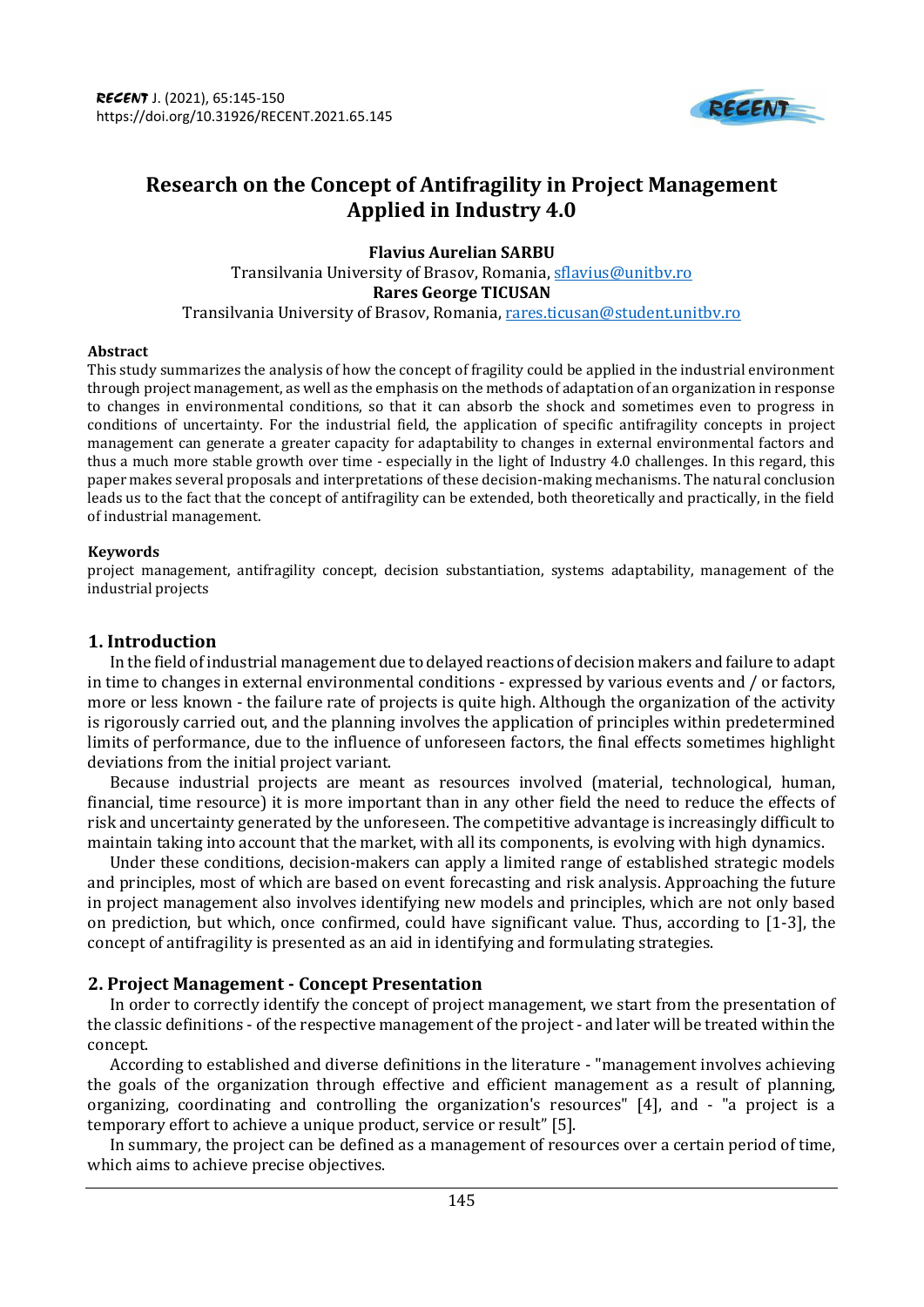According to the British literature, "the project is a temporary effort to create a unique product or service, which leads to a beneficial change or added value" [6], and its features are identified in the British standard BS PD 6079 [7] - excerpt: "Uniqueness - to be characterized by non-repetitiveness; to bring an innovation from a managerial point of view; involve elements of risk and uncertainty; to have imposed results; to have a determined quality; imposed resources".

Project management allows the concrete highlighting of specific activities in carrying out a project, with the identification of specific techniques and resources used optimally to achieve clearly defined objectives, depending on the constraints imposed (time, cost, quality, etc.) in terms of efficiency - so as it is defined in the literature.

Research and development projects, in general, and with applicability in industry in particular, are characterized by the fact that they do not have a built theoretical basis and no significant practical experience, involving in solving new concepts, technologies and principles (in the testing phase sometimes) with a high degree of unpredictability, which frequently generates the adaptation to the conditions of the competitive environment, therefore the change of objectives.

Within the industrial management, of the production management in the manufacturing industry, it can be emphasized that the transformation of the semi-finished product into a finished part is done by removing the processing addition. In general, under well-defined conditions of industrial production, this can be expressed by the relation:

$$
P_f = F_{opt}(R_m, R_t, R_u, R_f, t) \tag{1}
$$

where  $P_f$ -finished part;  $F_{opt}$ -optimization function;  $R_m$ -material resource;  $R_t$ -technological resource;  $R_u$  - human resource;  $R_f$ - financial resource;  $t$  - time resource, and the optimization function can take the most convenient mathematical form for the decision maker.

According to the new management principles, in the current competitive conditions, the standards of success in a project are structured according to five criteria, Table 1.

#### **3. Industry 4.0 - Presentation of the Concept**

The phrase "Industry 4.0 - 4th Industrial Revolution" was introduced to the public [10] in 2015 by Klaus Schwab (Executive Chairman of the World Economic Forum). The term is found in the research conducted at the request of the German government by the project teams that have been collaborating in identifying a strategy to increase competitiveness in the industrial field. The strategy aimed to generate added value in industrial areas considered underexploited: nanotechnologies, nanomaterials, artificial intelligence, the Internet of Things (IoT), additive technologies, etc., especially through digitization.

It is widely acknowledged that the main feature of Industry 4.0 is adaptability. At this stage of industrial development, the aim is to implement intelligent production systems, interconnected with IoT (Internet of things), Cloud technology and BigData systems. In other words, Industry 4.0 is realized through the ability to collect information, to structure, analyze and transmit information in order to make decisions characterized by efficiency under the circumstances of dissipating decision-making control.

During this period, companies that are adapting to Industry 4.0 are investing heavily in human resources and smart technologies, considering any element of a production line as a primary source of information. The direct consequence is the conceptual change in the approach of the production process, passing from restraining in stocks (stored stock) to customization of production (stock demand).

In the case of project management structural changes also occur. Thus, the traditional management implied the identification of the actions specific to the activities of planning, organization, management and control. The project manager, being the decision-maker, had to consider all aspects from the identification and allocation of resources to the control and management of risk.

The specific activities of Industry 4.0, being characterized by adaptability, impose the same type of change also on the project management. The usual transformations identified are related to the adaptation to the following characteristics: production flexibility, implementation of new manufacturing technologies, digitization, production automation, virtual reality, Internet of Things (IoT), collection - analysis - real-time data processing.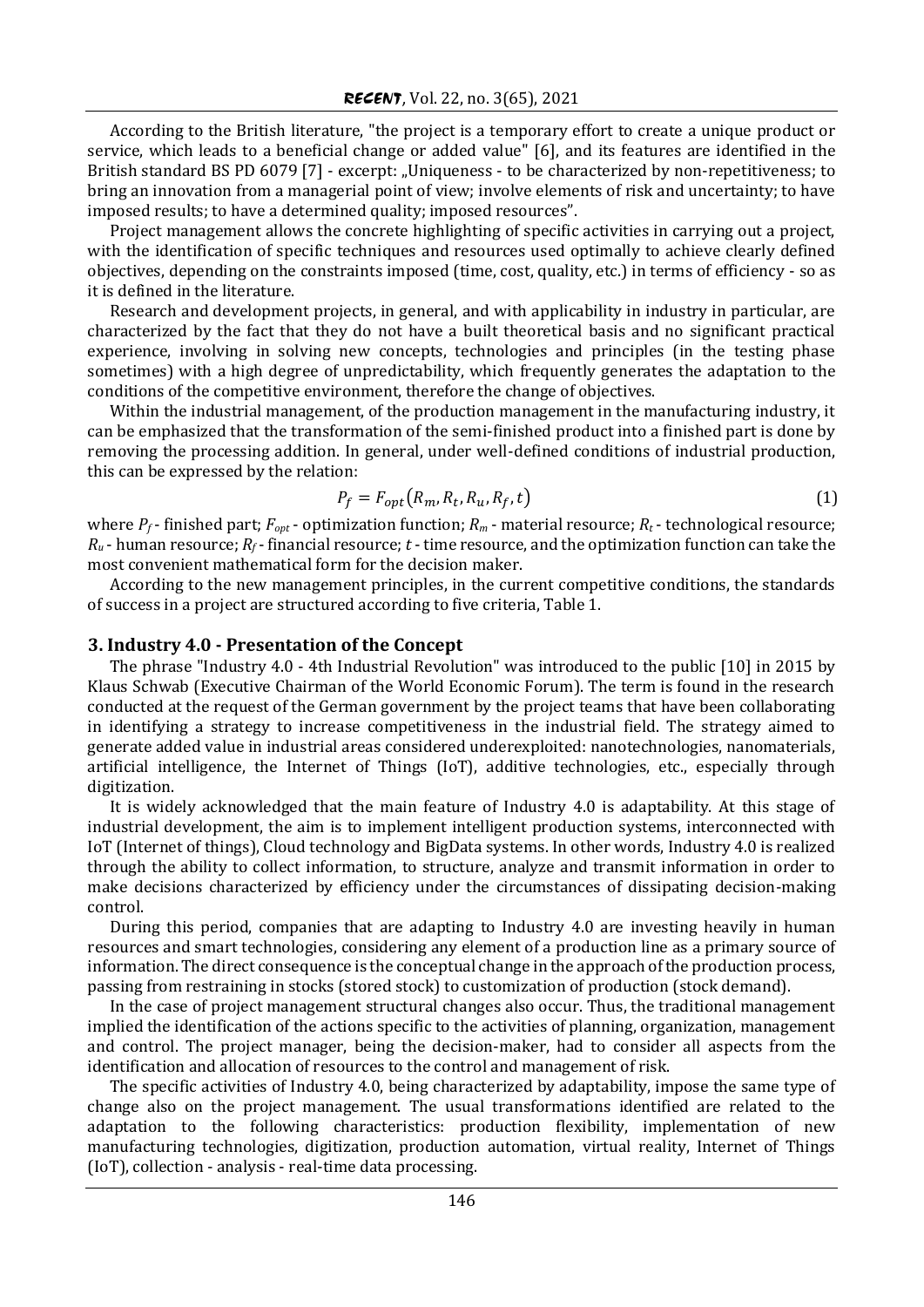| Table 1. The model for a successful project, divided into five criteria [8, 9] |                                |                                            |                              |  |  |  |  |
|--------------------------------------------------------------------------------|--------------------------------|--------------------------------------------|------------------------------|--|--|--|--|
| No.                                                                            | <b>New</b><br>success criteria | Remarks                                    | Old<br>criteria for success  |  |  |  |  |
| $\mathbf{1}$                                                                   | Project<br>efficiency          | Keeping to the limit of time               | Keeping to the limit of time |  |  |  |  |
|                                                                                |                                | Framing in costs                           | Framing in costs             |  |  |  |  |
|                                                                                |                                | Framing in other predefined types of       | Framing in other             |  |  |  |  |
|                                                                                |                                | efficiency                                 | predefined types of          |  |  |  |  |
|                                                                                |                                | Yield, functionality / performance         | efficiency                   |  |  |  |  |
| $\overline{2}$                                                                 | Impact on the<br>team          | Team satisfaction                          |                              |  |  |  |  |
|                                                                                |                                | Team morale                                |                              |  |  |  |  |
|                                                                                |                                | Impact on team skills (Skills)             |                              |  |  |  |  |
|                                                                                |                                | Increasing the value of team members       |                              |  |  |  |  |
|                                                                                |                                | Staff retention in the team                |                              |  |  |  |  |
|                                                                                |                                | Zero cases of burnout in the team          |                              |  |  |  |  |
| 3                                                                              | Impact on the<br>customer      | Compliance with the required functionality |                              |  |  |  |  |
|                                                                                |                                | Compliance with technical specifications   |                              |  |  |  |  |
|                                                                                |                                | Satisfying the needs of customers          |                              |  |  |  |  |
|                                                                                |                                | Solving a customer's problem               |                              |  |  |  |  |
|                                                                                |                                | The customer uses the product              |                              |  |  |  |  |
|                                                                                |                                | Customers' satisfaction                    |                              |  |  |  |  |
|                                                                                |                                | Sales success                              |                              |  |  |  |  |
| $\overline{4}$                                                                 | <b>Business</b>                | Profit                                     |                              |  |  |  |  |
|                                                                                | success                        | Creating of a large market share           |                              |  |  |  |  |
|                                                                                |                                | Cash - Flow                                |                              |  |  |  |  |
| 5                                                                              |                                | New organizational capabilities            |                              |  |  |  |  |
|                                                                                | Preparing for                  | Development of new technologies            |                              |  |  |  |  |
|                                                                                | the future                     | Creating a new market                      |                              |  |  |  |  |
|                                                                                |                                | Creating a new product line                |                              |  |  |  |  |

*RECENT*, Vol. 22, no. 3(65), 2021

The largest share is represented by dynamism and flexibility in production, which is the main difference compared to traditional management systems. Change requires the adaptation of decision makers, but also the development of new skills.

Reducing analysis and information processing times is possible by connecting all elements of production systems (technological resource permanently interconnected with human resource) to data transmission (IT) systems. Only at this time, this results in the importance of human resources specialized in new systems and processes, production or management.

# **4. Antifragility and Project Management from the Perspective of Industry 4.0**

The transition to the Fourth Industrial Revolution - Industry 4.0 will generate new management concepts, new production structures, but also new professions. The impact on project management and production processes will not be limited only to technology issues, but also to information flow and organizational structure [11].

Industry 4.0 will be characterized by the implementation of change - high adaptability in project management. The decision-makers, under the given conditions, will have to revolutionize their way of working and reconfigure their whole range of skills in the conditions of an increased autonomy.

A very important advantage, when moving to Industry 4.0, is the high dynamic and flexible nature of production. The generous possibility of setting up a dynamic production, which can change at any stage of the project, is a strong point, but it can also be a great challenge, because the decision-maker will have to take responsibility more, faster, with results, more efficient.

In support of decision makers come artificial intelligence, through elements of virtual reality, complemented by the automation of all managerial processes that do not involve analytical thinking or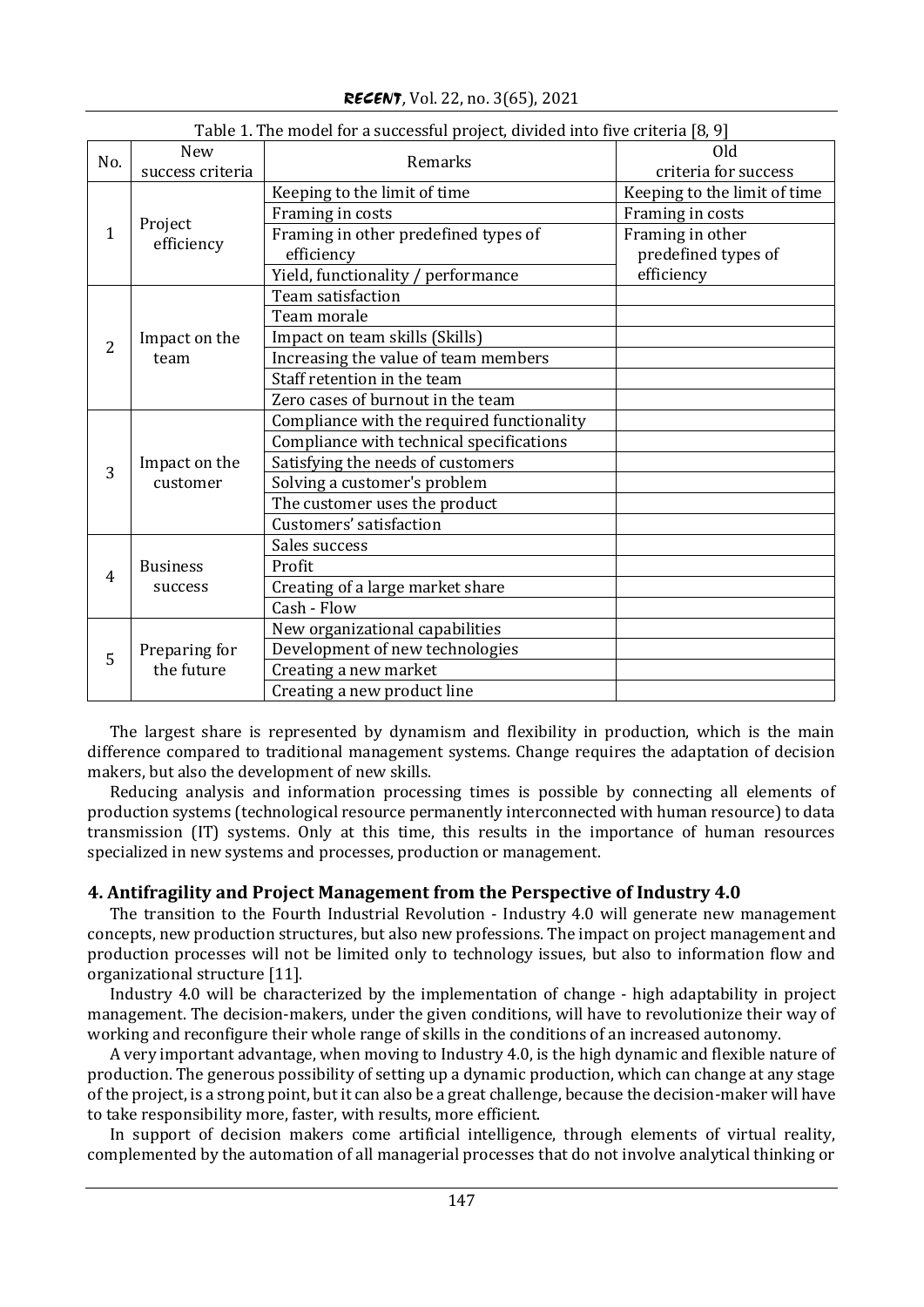design ability. This will significantly shorten the working time on a project, but at the same time it is a major source of conflict by eliminating human resources from the process of design, execution, implementation, control. Sometimes, the emphasis put on creativity comes as a consequence of the dynamization of the market under the pressure of competitive factors, which implicitly implies the dynamization of production.

Knowing the fact that in Industry 4.0 all the elements specific to industrial systems will be interconnected, the assets and personal information of the organization must be protected in real time, so cyber security will become a security element for decision makers.

Analyzing the brief information presented, it can be concluded that probably the greatest challenge on the project management side will be the ability of decision makers to adapt in real time, to work and take advantage of new manufacturing technologies and the full advantage of prediction and suggestion algorithms provided by Big Data, Cloud Computing and IoT. This ability to adapt, this type of mobility of the decision-maker, could be expressed by: antifragility applied in project management.

The concept of antifragility was developed by Nassim Nicholas Taleb and set out in detail in his book "Antifragile", which is the fourth book in "Uncertain" [1], a philosophical and practical essay on uncertainty, published in five volumes. The concept is based on the fact that in an increasingly complex world, the focus should be not only on prediction, but especially on adaptation and flexibility.

Antifragility differs from robustness through the fact that robust systems do not degrade or adapt when subjected to stress. Antifragility also differs from agility by the fact that agile systems only change their behavior until they return to their original level. On the other hand, systems that have antifragility characteristics are improving as a result of shocks.

In the Table 2 the stages of adaptation of the systems to unforeseen events with high impact are presented.

| Level of<br>adaptation | Attitude of<br>the system | System action                             | The effect of the<br>unforeseen event                                    | The system after the<br>action of the unforeseen<br>event |
|------------------------|---------------------------|-------------------------------------------|--------------------------------------------------------------------------|-----------------------------------------------------------|
| Fragility              | avoid                     | rejects the stress<br>factor              | complete shutdown of<br>the system                                       | system off                                                |
| Anti-agility           | stressors                 | resists change                            | system degradation                                                       | degraded system                                           |
| Robustness             | neutral                   | manages the stress<br>factor              | continuing the normal<br>functioning,<br>largely<br>unaffected by stress | the system remains in<br>the initial stage                |
| Agility                | waiting for               | adapts<br>the<br>to<br>stress factor      | system adaptation                                                        | adapted system                                            |
| Antifragility          | stressors                 | it develops based<br>on the stress factor | system improvement                                                       | improved system                                           |

Table 2. Possible effects of unforeseen events on systems

A very important aspect to note is that antifragility can be maintained only up to a certain threshold, above which fragility is reached. Any variation below this threshold is absorbed and converted into additional value.

The elements that characterize antifragility are summarized as follows:

- optionality - is the ability to solve a problem in several ways, using different elements. Optionality can be also represented by flexibility and mobility.

- investment resources these must exist and / or be procured in order to be used in a timely manner. In order to survive an unforeseen event, investments should be possible.
- the strategy of "Seneca's dumbbell" shall be summarised to being both super-conservative and super-aggressive in approaching strategies. In the literature, the weightlifting strategy is also similar to the floor (minimum and safe point) and the ceiling (maximum point, but risky) of a room, intervals between which we must always position ourselves. We can't make the "floor" "ceiling" by always adopting very aggressive strategies, but we can't make the "ceiling" "floor" by always being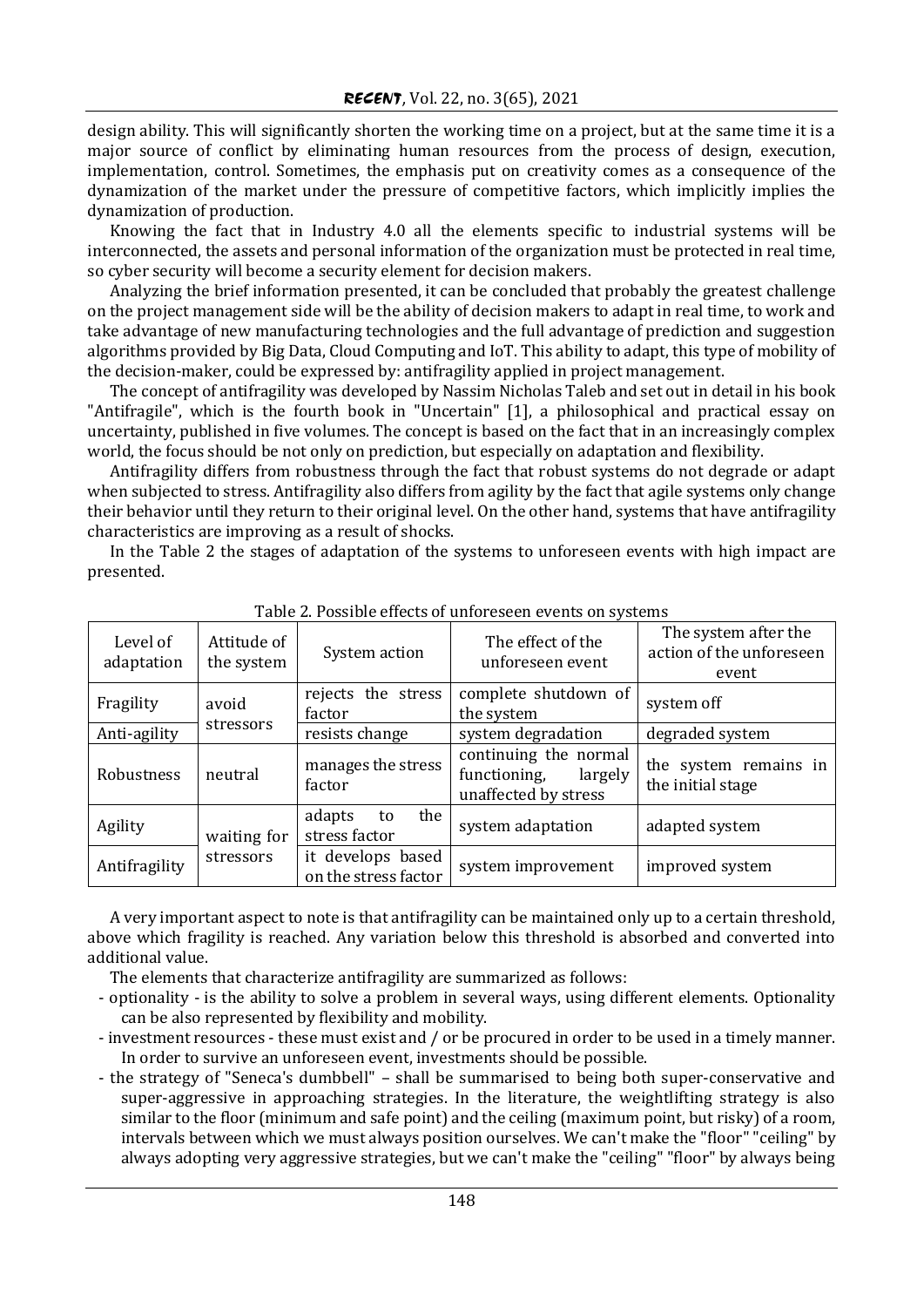at the bottom of the market. We can extrapolate this strategy to at least two elements of the industry: production and investment.

- the introduction of small doses of "random" when we subject an element of a system to a stress factor and it does not fail, the next step is to try to test the system itself. In Industry 4.0 this can be done very easily through simulation and virtualization.
- reducing unnecessary intervention this element of antifragility is all about to reducing the phenomenon of iatrogeny. Iatrogeny occurs when intentional intervention in a system causes more harm than good. Iatrogeny usually occurs with excessive intervention.
- taking responsibility and results this concept translates as: ensuring that the one who makes the decisions or does the work has something concrete to lose or gain from the result.

# **5. Applicability of Antifragility in Project Management in Industry 4.0**

Although there are promising steps towards the development and implementation of principles and concepts, the industrial structure of most countries is not developed enough to support a direct migration from Industry 3.0 to Industry 4.0. Specifically, it is proposed a gradual transition to type 4.0 industrialization through flexibility and mobilization, in managerial, technical and logistical measures, using elements that belong to antifragility.

The antifragility of a company is related to the antifragility of the elements that make it up. Organizing departments in such a way that they are highly flexible and adaptable demonstrates their antifragility. This can be done through decentralization and horizontal integration.

Optionality can be represented by holocracy - that is, by decentralization and interconnection (holon, from the Greek language - "an independent and fully functional unit, which is at the same time part of a larger entity", in other words individual autonomous element and in the same time part of the whole). Decentralized systems have a much greater ability to adapt at random, because they can conceive their own rules so that they can be applied to a specific, detailed, not broad, spectrum, as in the case of centralized systems.

The Seneca Dumbbell Strategy can be extrapolated at least in two elements of the industry: production and investment. On the investment side, the applicability of the method is based on two pillars: continuous incremental innovation (small, continuous, but secure development increments) and revolutionary innovation (large, high-risk, high-gain development increments). As regarding the production flexibility, the proposed strategy is based on the introduction of small doses of "random", which can be applied through virtualization and process simulation or even enterprise simulation. In those processes, minor system disruptions are introduced in order to highlight vulnerabilities. Specifically, this thing is difficult to do in the absence of specialized staff, considering the complexity of the real systems.

Reducing unnecessary intervention is strictly related to iatrogeny. Reducing unnecessary human intervention is done by automation and by making decisions based on the data provided by the system (software and / or intelligent technology, data collection, analysis and structuring, etc.), and not strictly on intuition.

Taking responsibility is greatly facilitated by decentralization. Decision-making autonomy increases the degree of responsibility, creativity and, as a consequence, the general productivity of the employee. The employee's freedom to apply his skills, to experiment and to achieve his own development, raises the degree of staff stability, so it is a real strong point of this element of antifragility.

#### **6. Conclusions**

The environment in which project managers work is dynamic, constantly changing. Adaptability is a key point without which they cannot keep up with the changes of the environment in which they operate.

The research undertaken aims to present the concept of antifragility and the possibility to be applied in project management from the perspective of Industry 4.0, which is characterized by a permanently high dynamic. Although the concept of antifragility is very versatile, little is known about its application in management or industry. For this reason, further research is proposed on this topic.